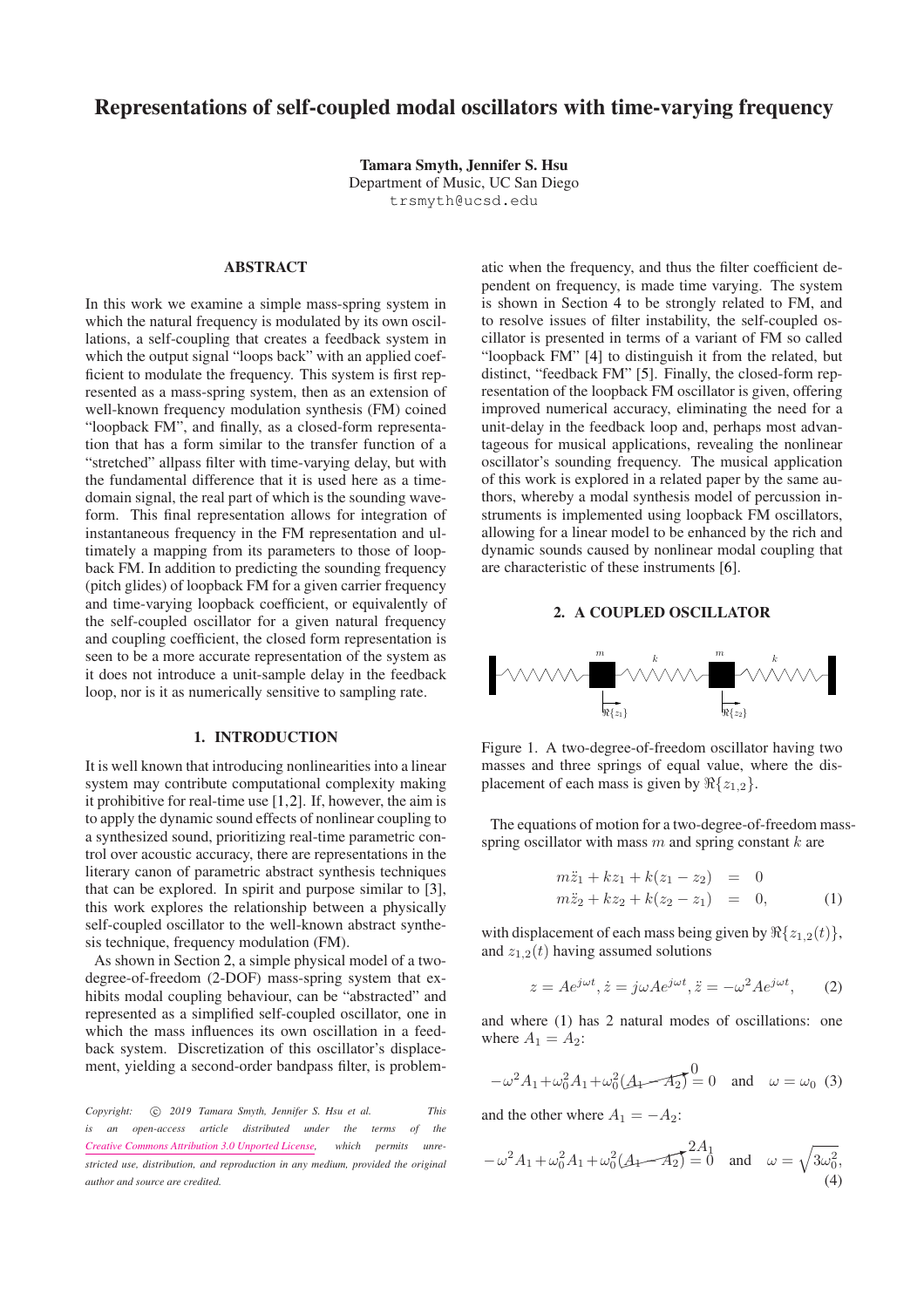where  $\omega_0 = \sqrt{k/m}$ . In addition to the 2 natural modes,  $z_{1,2}$  may exhibit coupled behaviour (e.g. given a specific set of initial conditions) in which one mass influences the oscillations of the other. To explore coupled behaviour, we begin with a generalized parametric expression in which frequency is modulated by the oscillations of the system

<span id="page-1-0"></span>
$$
\omega = \omega_0 + d_1 \Re\{z_1\} + d_2 \Im\{z_1\} + d_3 \Re\{z_2\} + d_4 \Im\{z_2\}, \tag{5}
$$

where coupling coefficients  $d_{1,2,3,4}$  specify the amount of frequency deviation contributed by the oscillations of each mass (considering both real and imaginary parts of complex  $z_{1,2}$ ). In this work, a special simplified case of [\(5\)](#page-1-0) is explored where  $d_{2,3,4} = 0$  and  $\omega = \omega_0 + d_1 \Re\{z_1\}$ , and the oscillator is merely coupled to itself, creating a system that will be later referred to in Section [4](#page-3-0) (and was previously coined in [\[4\]](#page-7-3)) as "loopback FM".

Since frequency  $\omega$  is now made time varying, the relationship between instantaneous frequency  $\omega_i(t)$  and instantaneous phase  $\theta_i(t)$ ,

<span id="page-1-10"></span>
$$
\omega_i(t) = \frac{d}{dt}\theta_i(t) \quad \text{and} \quad \theta_i(t) = \int_0^t \omega_i(t) \, dt, \quad (6)
$$

must be considered before defining assumed solution  $z_1$ :

$$
z_1(t) = \exp\left(j \int_0^t \left(\omega_0 + d_1 \Re\{z_1(t)\}\right) \, dt\right) \tag{7}
$$

a system for which sounding frequency is not as easily pre-dicted as in [\(2\)](#page-0-2). Furthermore, if  $d_1$  is made time varying, the sounding frequency will change over time, resulting in a pitch glide—a known characteristic of nonlinearly coupled systems—having a trajectory dependent on the nature of the function  $d_1(t)$ .

# 2.1 Assumed solution

Given the more general assumed solution  $z_1(t) = e^{j\theta(t)}$ , its first and second derivatives with respect to time are given by

<span id="page-1-2"></span>
$$
\dot{z}_1(t) = j\dot{\theta}(t)z_1(t), \qquad (8)
$$

$$
\ddot{z}_1(t) = j\ddot{\theta}(t)z_1(t) + j\dot{\theta}(t)\dot{z}_1(t) \n= (j\ddot{\theta}(t) - \dot{\theta}(t)^2)z_1(t),
$$
\n(9)

with the angle and its derivatives given by

<span id="page-1-4"></span>
$$
\theta(t) = \int_0^t \omega_0 + d_1 \Re\{z_1(t)\} dt, \tag{10}
$$

$$
\dot{\theta}(t) = \omega_0 + d_1 \Re\{z_1(t)\},
$$
  
\n
$$
\ddot{\theta}(t) = d_1 \Re\{z_1(t)\}
$$
\n(11)

$$
(e) = a_1 \Re{\{j\dot{\theta}(t)z_1(t)\}}
$$
  
=  $d_1 \Re{\{j\dot{\theta}(t)z_1(t)\}}$   
=  $d_1 \Re{\{j\dot{\theta}(t) \Re{\{z_1(t)\}} - \dot{\theta}(t) \Im{\{z_1(t)\}}\}}$   
=  $-d_1 \dot{\theta}(t) \Im{\{z_1(t)\}}.$  (12)

The equation of motion adapted from [\(1\)](#page-0-1) for a single massspring oscillator

<span id="page-1-7"></span>
$$
m\ddot{z}_1(t) + kz_1(t) = 0 \tag{13}
$$

in which the spring constant is modulated such that

$$
\sqrt{k(t)/m} = \omega_0 + d_1 z_1(t) \tag{14}
$$

$$
k(t) = m(\omega_0 + d_1 z_1(t))^2 \tag{15}
$$

may be represented as

<span id="page-1-1"></span> $\Lambda$ 

<span id="page-1-3"></span>
$$
\ddot{z}_1(t) + (\omega_0 + d_1 z_1(t))^2 z_1(t) = 0, \qquad (16)
$$

which, having additional terms  $2\omega_0 d_1 z_1^2$  and  $d_1^2 z_1^3$ , is now nonlinear in  $z_1$ . To verify that the interpretation of  $k(t)$ given in [\(14-15\)](#page-1-1) satisfies the equation of motion for a selfcoupled (feedback) oscillator, equation [\(9\)](#page-1-2) is first substituted for  $\ddot{z}_1(t)$  in [\(16\)](#page-1-3),

<span id="page-1-5"></span>
$$
j\ddot{\theta}(t) - \dot{\theta}(t)^2 = -(\omega_0 + d_1 z_1(t))^2, \qquad (17)
$$

and [\(12\)](#page-1-4) substituted for  $\ddot{\theta}(t)$  in [\(17\)](#page-1-5) to yield

<span id="page-1-6"></span>
$$
-jd_1\dot{\theta}(t)\Im\{z_1(t)\} - \dot{\theta}(t)^2 = -(\omega_0 + d_1z_1(t))^2
$$
  

$$
\dot{\theta}(t)\left(jd_1\Im\{z_1(t)\} + \dot{\theta}(t)\right) = (\omega_0 + d_1z_1(t))^2
$$
(18)

where, by [\(11\)](#page-1-4), the LHS parenthetical expression in [\(18\)](#page-1-6) is

$$
jd_1\Im\{z_1(t)\} + \omega_0 + d_1\Re\{z_1(t)\} = \omega_0 + d_1z_1(t)
$$
 (19)

to finally yield

$$
\dot{\theta}(t)(\omega_0 + d_1 z_1(t)) = (\omega_0 + d_1 z_1(t))^2 \n\dot{\theta}(t) = \Re{\omega_0 + d_1 z_1(t)},
$$
\n(20)

showing an instantaneous frequency equal to [\(11\)](#page-1-4) when it is assumed to be real, thus further showing  $\sqrt{k(t)/m} =$  $\omega_0 + d_1 z_1(t)$  satisfies the equation of motion.

## 2.2 Implementation of mass-spring oscillator

One known solution for the discretization of the mass-spring oscillator is using the trapezoidal rule for numerical integration (or bilinear transform). A version of [\(13\)](#page-1-7) that is driven by force function  $F_k(t) = F(t)/k$ :

<span id="page-1-9"></span>
$$
\ddot{z}_1(t) + \omega_0^2 z_1(t) = F_k(t), \tag{21}
$$

has s-transform

$$
s^{2}Z_{1}(s) + \omega_{0}^{2}Z_{1}(s) = F_{k}(s), \qquad (22)
$$

and transfer function

$$
H(s) = \frac{Z_1(s)}{F_k(s)} = \frac{1}{s^2 + \omega_0^2},\tag{23}
$$

which, when taking the  $z$ -transform by substituting  $s$  with  $c \frac{1-z^{-1}}{1-z}$  $\frac{1}{1 + z^{-1}}$ , where  $c = 2/T$  without prewarping, yields

<span id="page-1-8"></span>
$$
H(z) = \left(\frac{1}{c^2 + \omega_0^2}\right) \frac{1 + 2z^{-1} + z^{-2}}{1 - 2\frac{c^2 - \omega_0^2}{c^2 + \omega_0^2}z^{-1} + z^{-2}}.
$$
 (24)

The numerator and denominator polynomials of [\(24\)](#page-1-8) may be expressed in polar form as,

$$
B(z) = (1 + z^{-1})^2 \tag{25}
$$

$$
A(z) = (1 - az^{-1}) (1 - a^* z^{-1}), \qquad (26)
$$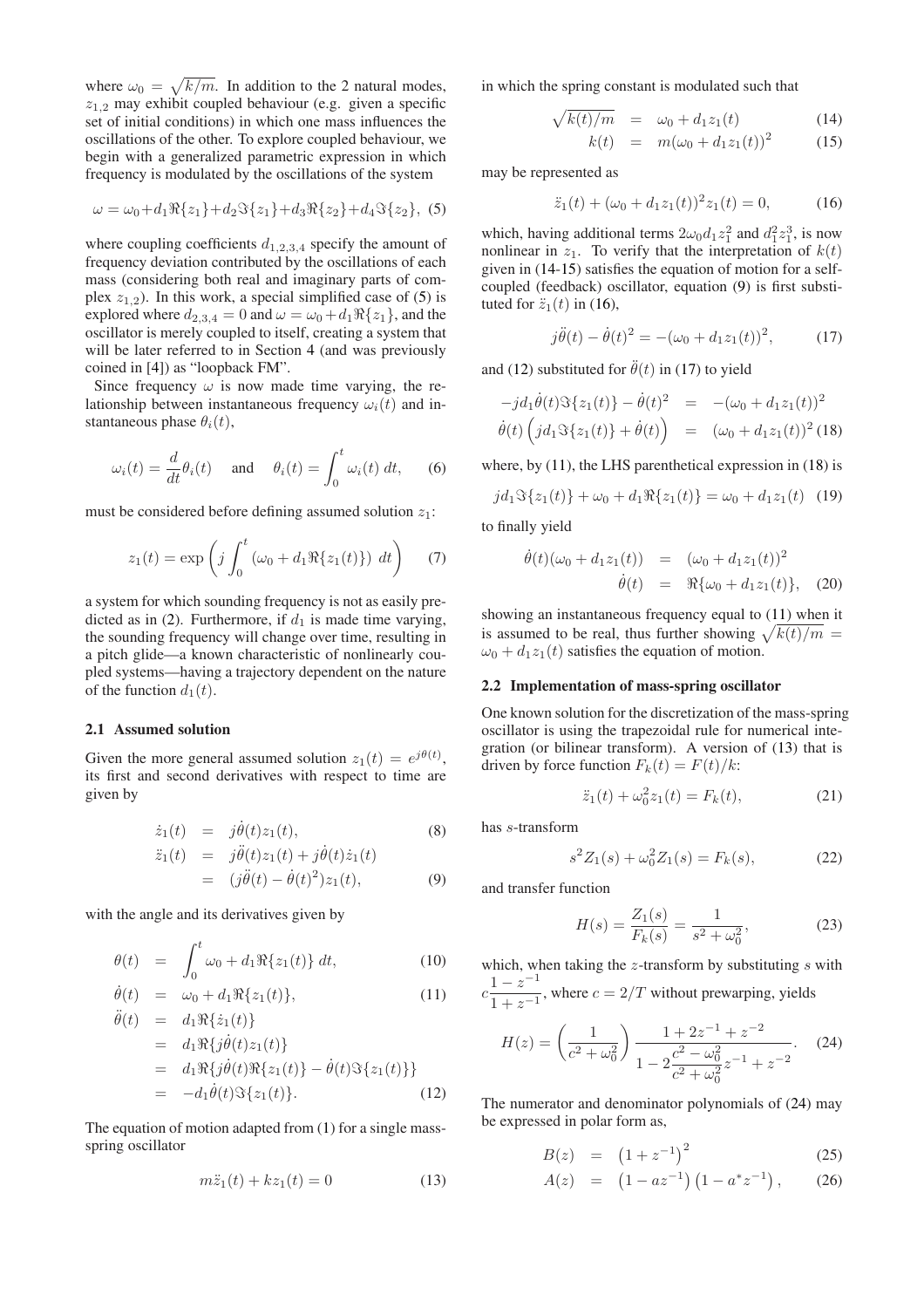where roots of  $A(z)$  (poles of  $H(z)$ ) are the complex conjugate pair having sum

$$
2\frac{c^2 - \omega_0^2}{c^2 + \omega_0^2} = \frac{(c - j\omega_0)^2 + (c + j\omega_0)^2}{(c + j\omega_0)(c - j\omega_0)} = \underbrace{\frac{c - j\omega_0}{c + j\omega_0}}_{a} + \underbrace{\frac{c + j\omega_0}{c - j\omega_0}}_{a}
$$

The gain of filter  $H(z)$  is given by

<span id="page-2-0"></span>
$$
G(\omega) = |H(\omega)| = \frac{1}{c^2 + \omega_0^2} \frac{|B(\omega)|}{|A(\omega)|},
$$
 (28)

.

where

$$
|B(\omega)| = \left| \left( e^{-j\omega T/2} \left( e^{j\omega T/2} + e^{-j\omega T/2} \right) \right)^2 \right|
$$
  
= 
$$
\left| e^{-j\omega T} \left( 2 + e^{j\omega T} + e^{-j\omega T} \right) \right|
$$
  
= 
$$
2(1 + \cos(\omega T)),
$$
 (29)

$$
|A(\omega)| = \left| e^{-j\omega T/2} \left( e^{j\omega T/2} - a e^{-j\omega T/2} \right) \right| \times
$$

$$
\left| e^{-j\omega T/2} \left( e^{j\omega T/2} - a^* e^{-j\omega T/2} \right) \right|
$$

$$
= \left| e^{-j\omega T} \left( -a - a^* + e^{j\omega T} + e^{-j\omega T} \right) \right|
$$

$$
= \left| -2 \left( \frac{c^2 - \omega_0^2}{c^2 + \omega_0^2} - \cos(\omega T) \right) \right|, \qquad (30)
$$

and [\(28\)](#page-2-0) reduces to

<span id="page-2-1"></span>
$$
G(\omega) = \frac{1 + \cos(\omega T)}{|c^2 - \omega_0^2 - (c^2 + \omega_0^2)\cos(\omega T)|}.
$$
 (31)

Transfer function [\(24\)](#page-1-8) is a linear-time-invariant secondorder bandpass filter having, as shown by [\(31\)](#page-2-1), a spectral peak in the magnitude at  $\omega_0$  and taking the inverse transform of [\(24\)](#page-1-8) yields an undamped sinusoidal oscillator that closely matches [\(21\)](#page-1-9). Though [\(24\)](#page-1-8) is well behaved for static  $\omega_0$ , it has problems when made time varying. It could be made tuneable by introducing a loss as in [\[7\]](#page-7-6), but this would have consequences when placed in a feedback system where the loss would accrue.

#### 2.3 Discrete-Time Complex Oscillator

A point in the complex plane  $z_s(0) = Ae^{j\phi_0}$  can be made to rotate with angle  $\omega_i T$  via a complex multiply

$$
z_s(1) = e^{j\omega_i T} A e^{j\phi_0}, \qquad (32)
$$

or equivalently, as shown in [\[4\]](#page-7-3), using a power preserving rotational matrix. If  $\omega_i$  is static (indicated here by subscript s), regular rotations every time sample  $n = 0, 1, ..., N - 1$ produces an oscillator given by the complex sinusoid:

<span id="page-2-2"></span>
$$
z_s(n) = (e^{j\omega_i T})^n A e^{j\phi_0} = A e^{j(\omega_i nT + \phi_0)},
$$
 (33)

having instantaneous phase  $\omega_i nT + \phi_0$ , initial phase  $\phi_0$ , and instantaneous angular frequency  $\omega_i$ . If however,  $\omega_i$ is made time varying, the representation in [\(33\)](#page-2-2) no longer applies and the relationship between frequency and phase given in [\(6\)](#page-1-10) must be considered before defining the oscillator. For example, if the oscillator frequency changes linearly from  $\omega_1$  to  $\omega_2$  over  $T_d$  seconds, the instantaneous phase would be given by

<span id="page-2-5"></span>
$$
\int_0^t \left(\frac{\omega_2 - \omega_1}{T_d}t + \omega_1\right) dt = \frac{\omega_2 - \omega_1}{2T_d}t^2 + \omega_1 t + C, \tag{34}
$$

<span id="page-2-4"></span>

Figure 2. Though implementing an oscillator via a rotation of its previous sample (akin to a numerical integration of frequency) produces a similar result to implementing the phase analytically (top), there is a difference, and the error observed (bottom) can compound.

yielding the discrete-time oscillator (by substitution  $t \rightarrow$  $nT$ ) notably different from [\(33\)](#page-2-2):

$$
z_l(n) = \exp\left[j\left(\left(\frac{\omega_2 - \omega_1}{2T_d}nT + \omega_1\right)nT + \phi_0\right)\right],
$$
\n(35)

where initial phase  $\phi_0$  is set to the constant of integration C. It is possible to implement this oscillator via sampleby-sample rotations of angle  $\omega_i(n)T$  though *not* of an initial complex value as in [\(33\)](#page-2-2), but rather of its current state:

<span id="page-2-3"></span>
$$
e^{j\omega_i(n)T}z_l(n-1) = e^{j\omega_i(n)T}e^{j\omega_i(n-1)T}, \dots, e^{j\omega_i(0)T}Ae^{j\phi_0}
$$

$$
= \exp\left[j\sum_{m=0}^n \omega_i(m)T\right]Ae^{j\phi_0}.\tag{36}
$$

The summation in [\(36\)](#page-2-3) can also be viewed as a numerical integration of the instantaneous frequency, which, as shown in Figure [2,](#page-2-4) comes at a cost of numerical error when compared to using the instantaneous phase [\(34\)](#page-2-5) directly. Though in many cases this error is negligible (and inaudible), it is the reason why, as discussed in the following section, it is often preferable to implement frequency modulation (FM) as phase modulation (PM), especially in cases where networks of multiple carriers can cause such error to compound.

## 3. FM/PM REPRESENTATION

In the well-known synthesis technique first introduced by Chowning [\[8\]](#page-7-7), the frequency/phase of an oscillator may be made to change sinusoidally, introducing sidebands about a carrier frequency and changing the sound's spectrum in a way that's dependent on the amplitude, phase, and frequency of the modulating sinusoid. In frequency modulation (FM) synthesis, a carrier oscillator has a center frequency  $\omega_c$  that is modulated by a sinusoid having amplitude d and frequency  $\omega_m$ , yielding instantaneous frequency

<span id="page-2-6"></span>
$$
\omega_i(t) = \omega_c + d\cos(\omega_m t),\tag{37}
$$

where d determines the oscillator's peak frequency deviation from  $\omega_c$ . Notably, [\(37\)](#page-2-6) has a form very similar to [\(5\)](#page-1-0)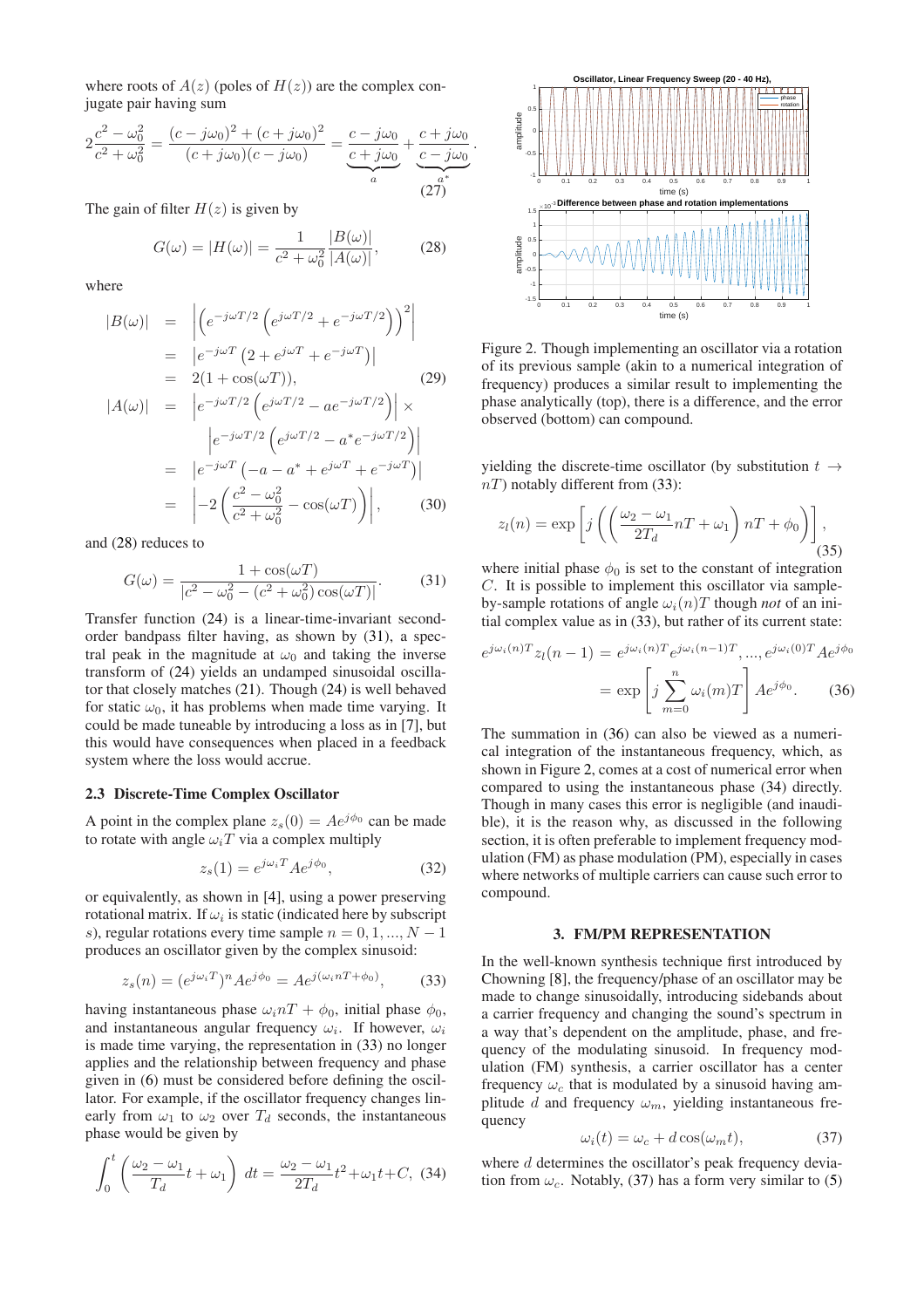with  $d_{2,3,4} = 0$ , and this will be developed in the next section. The corresponding instantaneous phase is obtained by integrating [\(37\)](#page-2-6) according to [\(6\)](#page-1-10), yielding

$$
\theta_i(t) = \int_0^t \omega_i(t) dt = \omega_c t + \frac{d}{\omega_m} \sin(\omega_m t) + \phi_c, \quad (38)
$$

showing that FM may be equivalently expressed as phase modulation (PM), where it is the initial phase term that is sinusoidally time varying,

$$
\phi(t) = I\sin(\omega_m t) + \phi_c,\tag{39}
$$

with amplitude

<span id="page-3-4"></span>
$$
I = \frac{d}{\omega_m},\tag{40}
$$

a value known as the *index of modulation* because of how it influences the magnitude of sidebands at  $f_c \pm k f_m$  in the resulting spectrum. FM synthesis is frequently implemented as PM, preferred because of improved numerical properties (such as those illustrated in Figure [2\)](#page-2-4) and accuracy less dependent on sampling rate, with the real signal being given by

$$
x_c(t) = \cos(\omega_c t + I\sin(\omega_m t)), \tag{41}
$$

or, as the real part of the complex exponential sinusoids,

<span id="page-3-1"></span>
$$
x_c(t) = \Re\{z_c(t)\} = \Re\left\{e^{j\left(\omega_c t + \Im\{z_m(t)\}\right)}\right\}, \quad (42)
$$

where

$$
\Im\{z_m(t)\} = I\sin(\omega_m t). \tag{43}
$$

Using the complex form has the power-preserving advantage discussed above and in [\[4\]](#page-7-3), and allows FM to be represented as a sample-by-sample rotation of its current state, shown by beginning with [\(42\)](#page-3-1) at time sample  $n - 1$ :

<span id="page-3-3"></span>
$$
z_c(n-1) = e^{j(\omega_c(n-1)T + \Im\{z_m(n-1)\})}, \quad (44)
$$

then adding and subtracting  $\Im\{z_m(n)\}\$ to its argument

$$
\angle z_c(n-1) = j(\omega_c nT + \Im\{z_m(n)\} - \omega_c T
$$
  
\n
$$
-\Im\{z_m(n)\} + \Im\{z_m(n-1)\})
$$
  
\n
$$
= \angle z_c(n)
$$
  
\n
$$
-j(\omega_c T + \Im\{z_m(n) - z_m(n-1)\})
$$
\n(45)

so that  $z_c(n-1)$  may be represented first as a multiplication by  $z_c(n)$ 

$$
z_c(n-1) = z_c(n)e^{-j(\omega_c T + \Im\{z_m(n) - z_m(n-1)\})},
$$
\n(46)

and then finally in its causal form

<span id="page-3-2"></span>
$$
z_c(n) = e^{j(\omega_c T + \Im\{z_m(n) - z_m(n-1)\})} z_c(n-1).
$$
\n(47)

Notably, this result is equivalent to taking the derivative of the phase with respect to continusous-time  $t$  to produce instantaneous frequency,

$$
\omega_i(t) = \frac{d}{dt} \left( \omega_c t + \Im\{z_m(t)\}\right) = \omega_c + \frac{d}{dt} \Im\{z_m(t)\},\tag{48}
$$

then using a finite different approximation to obtain its discrete-time form

<span id="page-3-6"></span>
$$
\omega_i(n) = \omega_c + \frac{\Im\{z_m(n)\} - \Im\{z_m(n-1)\}}{T}, \qquad (49)
$$

which, when normalized by the sampling period  $T$  yields the angle of rotation in [\(47\)](#page-3-2).

#### <span id="page-3-0"></span>4. SELF COUPLING AND LOOPBACK FM

Applying the above to the self-coupled oscillator in [\(5\)](#page-1-0) where  $d_{2,3,4} = 0$  and the instantaneous frequency is  $\omega_i(t) =$  $\omega_0 + d_1 \Re\{z_1(t)\}\,$ , it is evident from [\(44](#page-3-3) - [47\)](#page-3-2) that this system may be expressed as a sample-by-sample rotation of its current state, where the carrier oscillator is "looped back" to serve as the modulator of its frequency, with added unit sample delay necessary for implementation:

<span id="page-3-5"></span>
$$
z_c(n) = e^{j(\omega_c + B\omega_c \Re\{z_c(n-1)\})} T_{z_c(n-1), \text{ (50)}}
$$

and modulation amplitude  $B\omega_c = d$  determines the peak frequency deviation from  $\omega_c$ , while the loopback coefficient B functions as the index of modulation according to  $(40)$ .

A more accurate representation of [\(50\)](#page-3-5) is expected of one in which a delay of one sample is not required and which does not essentially implement a numerical approximation of the system's instantaneous phase, as shown by [\(47](#page-3-2) - [49\)](#page-3-6). Integrating the instantaneous frequency  $\omega_c+B\omega_c\Re\{z_c(t)\}$ with respect to continuous-time  $t$  yields an alternate representation of the system in which the corresponding instantaneous phase is given by

<span id="page-3-7"></span>
$$
\theta_i(t) = \int_0^t \omega_c + B\omega_c \Re\{z_c(t)\} dt
$$
  

$$
= \omega_c t + B\omega_c \Re\{\int_0^t z_c(t) dt\}.
$$
 (51)

Though the integral term in [\(51\)](#page-3-7) may be implemented via numerical integration to yield the discrete-time representation of instantaneous phase:

$$
\theta_i(n) = \omega_c nT + B\omega_c T \Re\left\{\sum_{k=0}^{n-1} z_c(k)\right\},\qquad(52)
$$

this solution does not improve upon—and in fact is exactly equal to—equation [\(50\)](#page-3-5) when incorporated into the phase modulation representation  $e^{j\theta_i(n)}$ . Furthermore, it does not provide greater understanding of the system's behaviour, and in particular, reveal at what frequency it will sound. It is preferable, therefore, to solve [\(51\)](#page-3-7) analytically.

## 4.1 Analytic Solution to  $\theta_i(t)$  for static B

Figure [3](#page-4-0) plots the real part of  $z_c(n)$  given in [\(50\)](#page-3-5), showing a periodic signal having a period of M samples and a sounding frequency of  $f_0 = f_s/M$  Hz, a signal that can also be described by the real part of

<span id="page-3-8"></span>
$$
z_0(n) = \frac{b_0 + e^{j\omega_0 nT}}{1 + b_0 e^{j\omega_0 nT}},
$$
\n(53)

where  $\omega_0 = 2\pi f_s/M$ . Equation [\(53\)](#page-3-8) is similar in form to the transfer function of the "stretched" allpass filter used in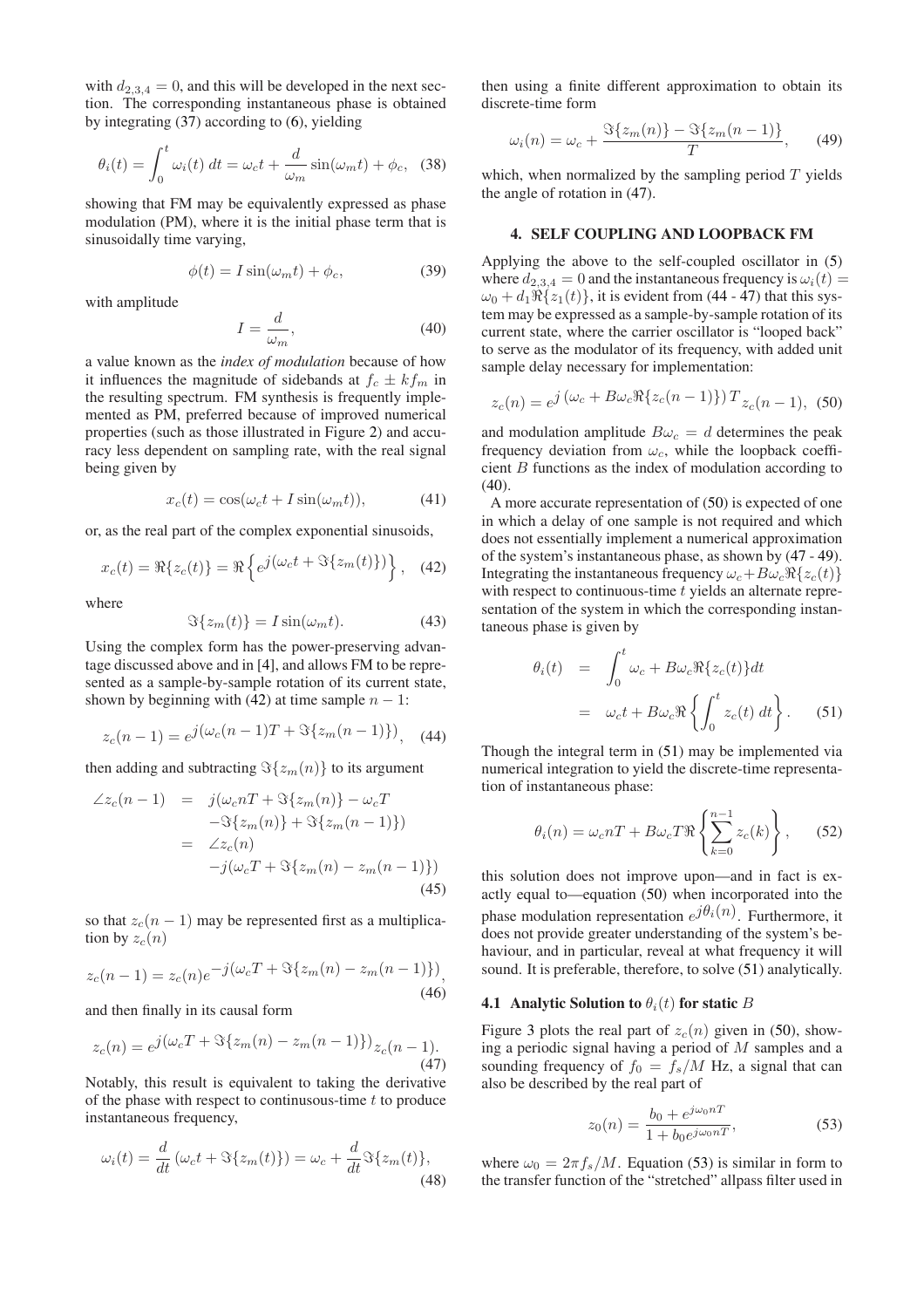<span id="page-4-0"></span>

Figure 3. The real part of  $z_c(n)$  given in [\(50\)](#page-3-5) is plotted (with offset) for 4 linearly spaced values of  $B$ , showing a *nonlinear* relationship to resulting period in samples M (and sounding frequency  $f_0 = f_s/M$  Hz,  $f_s = 44.1$  kHz).



Figure 4. The real part of  $z_c(n)$  given in [\(50\)](#page-3-5) is plotted with 4 linearly spaced values of  $f_c = \omega_c/(2\pi)$  showing a *linear* relationship with resulting period in samples M (and sounding frequency  $f_0 = f_s/M$  Hz,  $f_s = 44.1$  kHz).

[\[9\]](#page-7-8), though here it is used as a time-domain signal that is a function of time sample  $n$ —a complex oscillator of which we ultimately take the real part to produce the sounding waveform. It is also interesting to observe a similarity between the waveforms in Figures [3-](#page-4-0)[5](#page-4-1) and those produced by feedback amplitude modulation (FBAM) [\[10\]](#page-7-9) for input  $cos(\omega_0 nT)$ , as well as the related time series in [\[11\]](#page-7-10). Though the pulse shape and offset are indeed different, their similarity does suggest further study of their relationship would be worthwhile.

Though Figure [6](#page-5-0) shows  $z_0(n)$  and  $z_c(n)$  diverging for increased values of  $f_c = \omega_c/(2\pi)$  and B (not shown), this is improved with increased sampling rate (reducing numerical error as well as the effect of the unit-sample delay in [\(50\)](#page-3-5)), providing confidence that  $z_0(n)$  is actually the preferred and more accurate solution to the self-coupled oscillator. With this assumption, the integral of  $z_c(t)$  with respect to continuous-time  $t$  in [\(51\)](#page-3-7) may now be expressed analytically by the integral of continuous-time  $z_0(t)$  (obtained by substitution  $nT \rightarrow t$  in  $z_0(n)$  given in [\(53\)](#page-3-8)) which, as shown in Appendix A for static  $\omega_0$  and  $b_0$ , is

<span id="page-4-1"></span>

Figure 5. Higher values of  $f_c$  with lower values of  $B$  can produce signals that show low-frequency amplitude modulation (beating) most prominent here when  $B = .5$  and  $f_c = 5000$  Hz (top). The beat period ( $\approx 80$  samples) and beat frequency ( $\approx f_s/80 = 551$ ,  $f_s = 44.1$  kHz), is also visible as the frequency difference (bottom) between higher frequency components closer to the Nyquist limit  $f_s/2$ . This strongly suggests aliasing, and artifacts disappear when  $f_s$  is increased.

given by

<span id="page-4-2"></span>
$$
\int_0^t z_0(t) dt = b_0 t + \frac{1 - b_0^2}{j \omega_0 b_0} \log \left( 1 + b_0 e^{j \omega_0 t} \right).
$$
 (54)

Representing the term inside the logarithm in polar form

$$
1 + b_0 e^{j\omega_0 t} = A(t) e^{\phi(t)}, \tag{55}
$$

where

and

$$
A(t) = \sqrt{1 + 2b_0 \cos(\omega_0 t) + b_0^2}
$$
 (56)

<span id="page-4-4"></span> $\phi(t) = \tan^{-1}\left(\frac{b_0 \sin(\omega_0 t)}{1+t}\right)$  $1 + b_0 \cos(\omega_0 t)$  $\setminus$  $(57)$ 

the real part of [\(54\)](#page-4-2) may be expressed as

$$
\Re\left\{\int_0^t z_0(t) dt\right\} = b_0 t +
$$

$$
\Re\left\{\frac{1 - b_0^2}{j\omega_0 b_0} (\log(A(t)) + j\phi(t))\right\}
$$

$$
= b_0 t + \frac{1 - b_0^2}{\omega_0 b_0} \phi(t),
$$
(58)

and the final expression for phase  $\theta_i(t)$  in [\(51\)](#page-3-7) becomes

<span id="page-4-3"></span>
$$
\theta_i(t) = \omega_c t + B\omega_c \Re\left\{ \int_0^t z_c(t) dt \right\}.
$$
  
=  $\omega_c t (1 + Bb_0) + B\omega_c \frac{1 - b_0^2}{\omega_0 b_0} \phi(t).$  (59)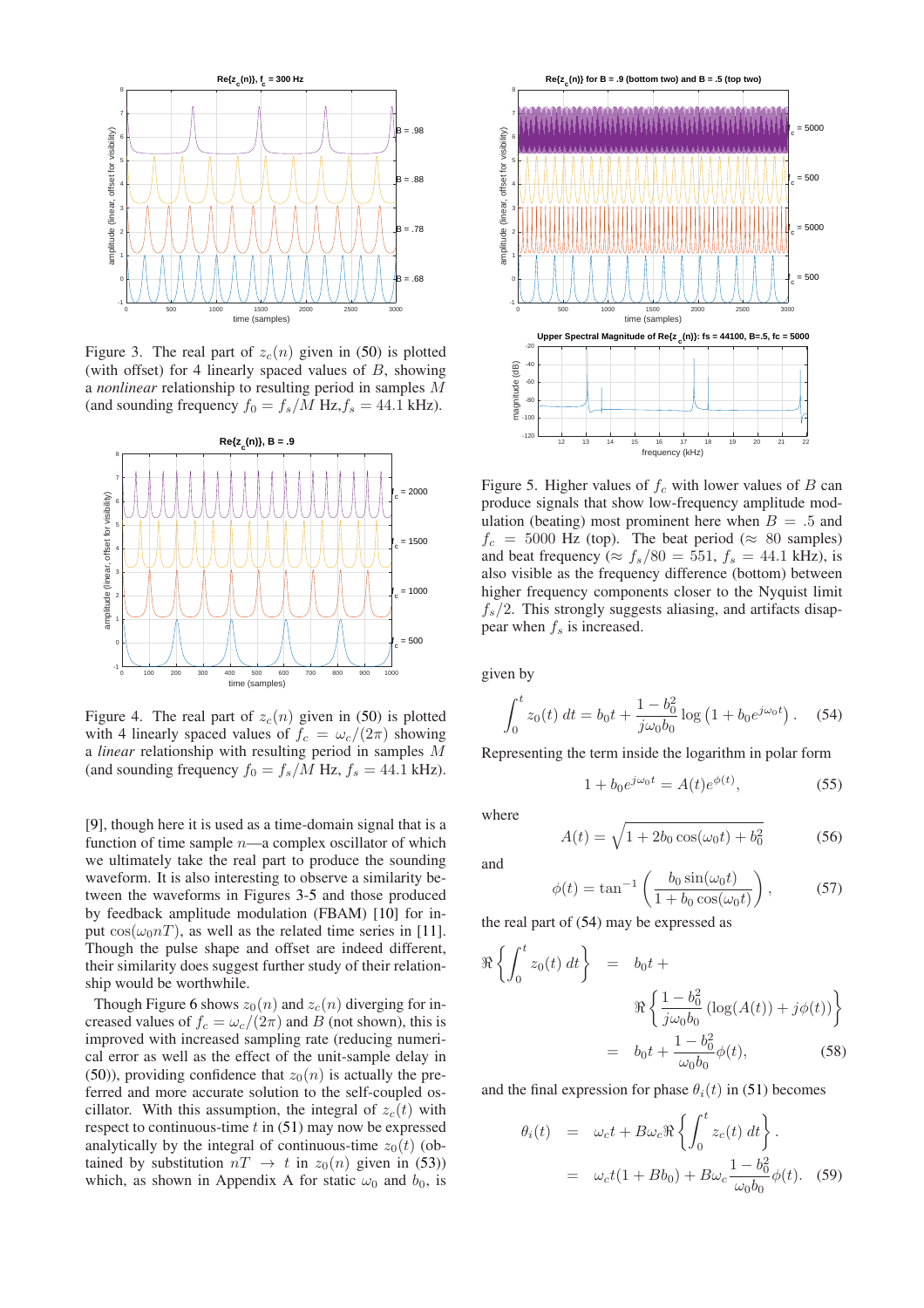<span id="page-5-0"></span>

Figure 6.  $\Re\{z_c(n)\}$  (solid) and  $\Re\{z_0(n)\}$  (broken) show increasingly less agreement over time for higher  $f_c$  and higher  $B$  (not shown) as they drift out of phase.

for yet unknown values  $b_0$  and  $\omega_0$ , solved in terms of loopback FM parameters  $f_c$  and B in the following section.

#### 4.2 Mapping  $b_0$  and  $\omega_0$  to Loopback FM Parameters

Expressions for parameters  $b_0$  and  $\omega_0$  may be obtained by first setting the angle of  $z_0(t)$ , well known but derived in Appendix B as

$$
\angle z_0(t) = \omega_0 t - 2 \tan^{-1} \left( \frac{b_0 \sin(\omega_0 t)}{1 + b_0 \cos(\omega_0 t)} \right), \quad (60)
$$

equal to the instantaneous phase of the loopback FM representation given in [\(59\)](#page-4-3):

<span id="page-5-1"></span>
$$
\omega_c t (1 + Bb_0) + B\omega_c \frac{1 - b_0^2}{\omega_0 b_0} \phi(t) = \omega_0 t - 2\phi(t), \quad (61)
$$

where  $\phi(t)$  is given in [\(57\)](#page-4-4). Setting linear terms on the leftand right-hand side (LHS and RHS) of [\(61\)](#page-5-1) to be equal, yields one expressions for  $\omega_0$ :

<span id="page-5-2"></span>
$$
\omega_0 = \omega_c (1 + Bb_0),\tag{62}
$$

while setting LHS and RHS oscillating terms to be equal yields a second expression for  $\omega_0$ :

<span id="page-5-3"></span>
$$
\omega_0 = \frac{\omega_c B (1 - b_0^2)}{-2b_0}.
$$
\n(63)

Setting [\(62\)](#page-5-2) equal to [\(63\)](#page-5-3) yields the quadratic equation

$$
Bb_0^2 + 2b_0 + B = 0,\t(64)
$$

where  $b_0$  is given in terms of loopback FM parameter B:

<span id="page-5-4"></span>
$$
b_0 = \frac{\pm\sqrt{1 - B^2} - 1}{B}.\tag{65}
$$

Finally, substituting [\(65\)](#page-5-4) into [\(62\)](#page-5-2) yields an expression for  $\omega_0$  as a function of loopback FM parameters B and  $\omega_c$ :

<span id="page-5-5"></span>
$$
\omega_0 = \omega_c (1 + B \frac{\pm \sqrt{1 - B^2} - 1}{B}) = \pm \omega_c \sqrt{1 - B^2}.
$$
 (66)

## 4.3 Allowing for Time-Varying Sounding Frequency

The derivation in the previous section assumes a static loopback variable  $B$  which, by [\(66\)](#page-5-5), also produces a static sounding frequency  $\omega_0$  and static  $b_0$ . To produce a change in sounding frequency over time, B must be made time varying and the expression for  $z_0(t)$  made more generalized:

<span id="page-5-10"></span>
$$
z_0(t) = \frac{b_0 + e^{j\theta_0(t)}}{1 + b_0 e^{j\theta_0(t)}},
$$
\n(67)

where the argument of the exponential terms is the integral with respect to time of time-varying frequency  $\omega_0(t)$ :

<span id="page-5-6"></span>
$$
\theta_0(t) = \int_0^t \omega_0(t) = \pm \int_0^t \omega_c \sqrt{1 - B(t)^2} \, dt. \tag{68}
$$

and  $\omega_0(t)$  is adapted from [\(66\)](#page-5-5) for time-varying  $B(t)$ . Clearly the expression resulting from [\(68\)](#page-5-6) is dependent on the nature of function  $B(t)$ .

<span id="page-5-8"></span>

Figure 7. Waveform  $\Re\{z_g(n)\}\$  (top) show that introducing a scalar multiple  $q$  to the loopback FM equation [\(69\)](#page-5-7) introduces a change in both sounding frequency and amplitude. Waveform  $\Re\{z_c(n)\}\$  (bottom) shows that setting the feedback coefficient to  $B(n) = g^n$  produces the same pitch change but without imposing an amplitude envelope.

Consider the case where the complex oscillator is multiplied by a scalar value  $q$  such that when it is looped back, its amplitude envelope decays exponentially:

<span id="page-5-7"></span>
$$
z_g(n) = ge^{j(\omega_c + \omega_c \Re\{z_g(n-1)\})} T_{z_g(n-1), (69)}
$$

where here  $B = 1$ . As shown in Figure [7,](#page-5-8) and evident from [\(69\)](#page-5-7), the system will have both an amplitude envelope and a time-varying frequency, the latter equal to that of the loopback FM oscillator  $(50)$  in which B is made time varying with exponential function

<span id="page-5-9"></span>
$$
B(n) = g^n, \quad n = 0, 1, ..., N - 1.
$$
 (70)

Representing loopback FM with time-varying  $B(n)$  instead of [\(69\)](#page-5-7) allows amplitude and (sounding) frequency envelopes to be divorced and independently described. If  $B(n)$  is exponentially time varying according to [\(70\)](#page-5-9),  $\theta_0$  may be adapted from [\(68\)](#page-5-6) and represented as a function of discretetime sample n:

<span id="page-5-11"></span>
$$
\theta_0(n) = \int_0^n \omega_0(n) T \, dn = \pm \int_0^n \omega_c T \sqrt{1 - g^{2n}} \, dn,
$$
\n(71)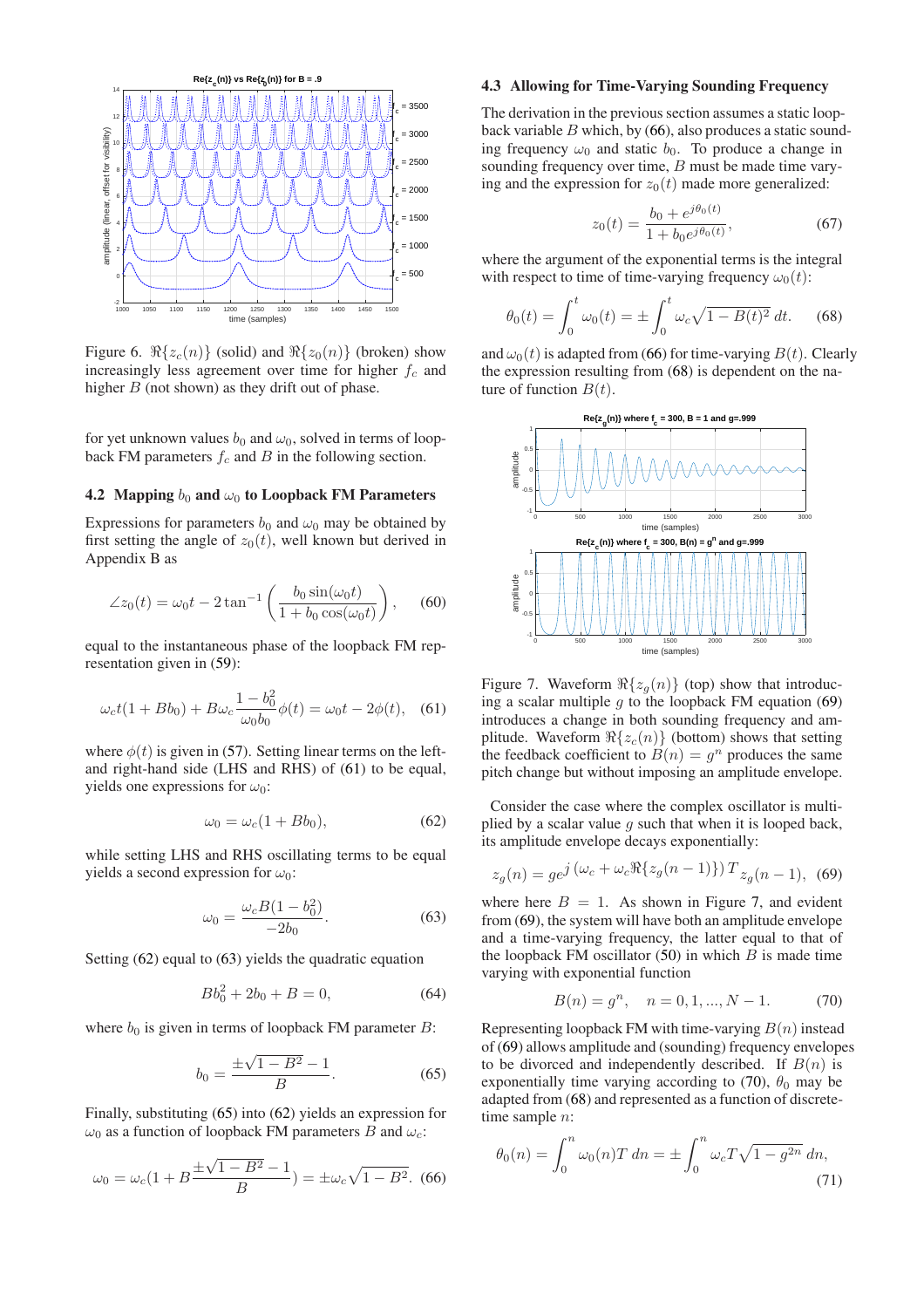which, as shown in Appendix C, yields final expression

<span id="page-6-1"></span>
$$
\theta_0(n) = \frac{\omega_c T}{\log(g)} \left( \sqrt{1 - g^{2n}} - \tanh^{-1}(\sqrt{1 - g^{2n}}) + C \right),\tag{72}
$$

where  $C$  is an integration constant. Of course a different solution would result for  $\theta_0(n)$  if  $B(n)$  were made to change linearly with sample n:

$$
B_l(n) = kn + l, \quad n = 0, 1, \dots N,
$$
 (73)

yielding

<span id="page-6-2"></span>
$$
\theta_0(n) = \int_0^n \omega_c \sqrt{1 - B_l(n)^2} \, dn
$$
  
= 
$$
\frac{\omega_c T}{2k} \left( B_l(n) \sqrt{1 - B_l(n)^2} + \sin^{-1} B(n) \right) + C.
$$
 (74)

Figure [8](#page-6-0) shows the spectrum of  $z_0(n)$  overlaid with a dark curve plotting time-varying fundamental frequency  $f_0 =$  $f_c\sqrt{1-B(n)}$  for  $B(n) = g^n$  (top) and  $B(n) = kn+l$ (bottom). The close fit between curve and lowest spectral harmonic shows that the fundamental frequency of loopback FM can be accurately predicted for both static and time-varying  $B$  and, in the latter case, use of  $(72)$  and  $(74)$ in expression for  $z_0(n)$  in [\(67\)](#page-5-10) is valid.

<span id="page-6-0"></span>

Figure 8. The spectrum of  $z_0(n)$  with time-varying argument  $\theta_0(n)$  overlaid with fundamental frequency  $f_c\sqrt{1-B(n)}$  (dark curve) for  $B(n) = g^n$  (top) and  $B(n) = kn + l$  (bottom), validating use of  $\theta_0(n)$  in  $z_0(n)$  for known functions  $B(n)$  and showing sounding frequency of loopback FM can be accurately predicted.

It is clear that when  $B$  changes, so does the expression for  $\theta_0$ , which might be seen as a limitation of this approach, except that it could be argued there are only a few ways in which one would expect  $B$  to change, and these can be expressed as functions with more subtle changes being accomplished via parameters settings. Furthermore, it is always possible to apply a numerical integration scheme if an analytical solution is not available.

Finally, it should also be noted that though it is possible to set a desired trajectory for sounding frequency  $\omega_0(t)$  in  $z_0(n)$ , there is no guarantee this will be mappable to loopback FM parameters and the oscillator given by [\(50\)](#page-3-5).

## 5. CONCLUSIONS

This work explored possible representations of the nonlinearly self-coupled oscillator, laying the groundwork for analysis and synthesis of systems with coupling in multiple modes. Beginning with the physical representation of the mass-spring system, an implementation of the oscillator using the bilinear transform is proposed, producing a biquadratic resonant filter that, without loss, is marginally stable and not well behaved when made time varying. Nevertheless, the assumed solution for equation of motion with frequency  $\omega_0 + d_1 \Re\{z_t(t)\}\,$ , which could serve as an implementation when made discrete, is shown to be valid.

The modulation of the oscillator's frequency is formulated with a variant of FM synthesis called loopback FM, whereby the carrier oscillator loops back to serve as a modulator of its own frequency. Because of the integral relationship between frequency and phase, an alternate more numerically accurate closed-form representation of the system is required to produce an analytical solution to the oscillator's phase, ultimately revealing it's sounding frequency. This closed-form representation of the loopback FM oscillator is presented first in its static case, yielding mappings between the parameters of the two representations, and then in its more general form to allow for timevarying sounding frequency.

## Acknowledgments

This work was strongly motivated by a conversation with Miller Puckette who had implemented a version of the system [\(5\)](#page-1-0) in the real-time programming environment Pd. Inspired by the dynamics of the produced sound, the authors set out to describe it mathematically, with the hope the results could be used to enhance other synthesis models having similar feedback nonlinear characteristics. The authors are also sincerely grateful to the SMC reviewers whose in-depth comments and thorough reviews have greatly improved the presentation of this work.

# Appendix A

The integral of  $z_0(t)$  with respect to t may be represented as the sum of two integral terms:

<span id="page-6-3"></span>
$$
\int_0^t z_0(t) dt = \int_0^t \frac{b_0}{1 + b_0 e^{j\omega_0 t}} dt + \int_0^t \frac{e^{j\omega_0 t}}{1 + b_0 e^{j\omega_0 t}} dt.
$$
\n(75)

The first term of [\(75\)](#page-6-3) may be represented by

$$
\int_0^t \frac{b_0}{1 + b_0 e^{j\omega_0 t}} dt = b_0 \int_0^t \left( \frac{1 + b_0 e^{j\omega_0 t} - b_0 e^{j\omega_0 t}}{1 + b_0 e^{j\omega_0 t}} \right) dt,
$$
\n(76)

which, when employing u-substitution where

<span id="page-6-5"></span>
$$
u = 1 + b_0 e^{j\omega_0 t}, \frac{du}{dt} = j\omega_0 b_0 e^{j\omega_0 t}, dt = \frac{du}{j\omega_0 b_0 e^{j\omega_0 t}},
$$
\n(77)

may be further expressed as

<span id="page-6-4"></span>
$$
\int_0^t \frac{b_0}{1 + b_0 e^{j\omega_0 t}} dt = b_0 t - b_0 \int_0^t \frac{b_0 e^{j\omega_0 t}}{u} \frac{du}{j\omega_0 b_0 e^{j\omega_0 t}}
$$

$$
= b_0 t - \frac{b_0}{j\omega_0} \int_0^u \frac{1}{u} du
$$

$$
= b_0 t - \frac{b_0}{j\omega_0} \log(u). \tag{78}
$$